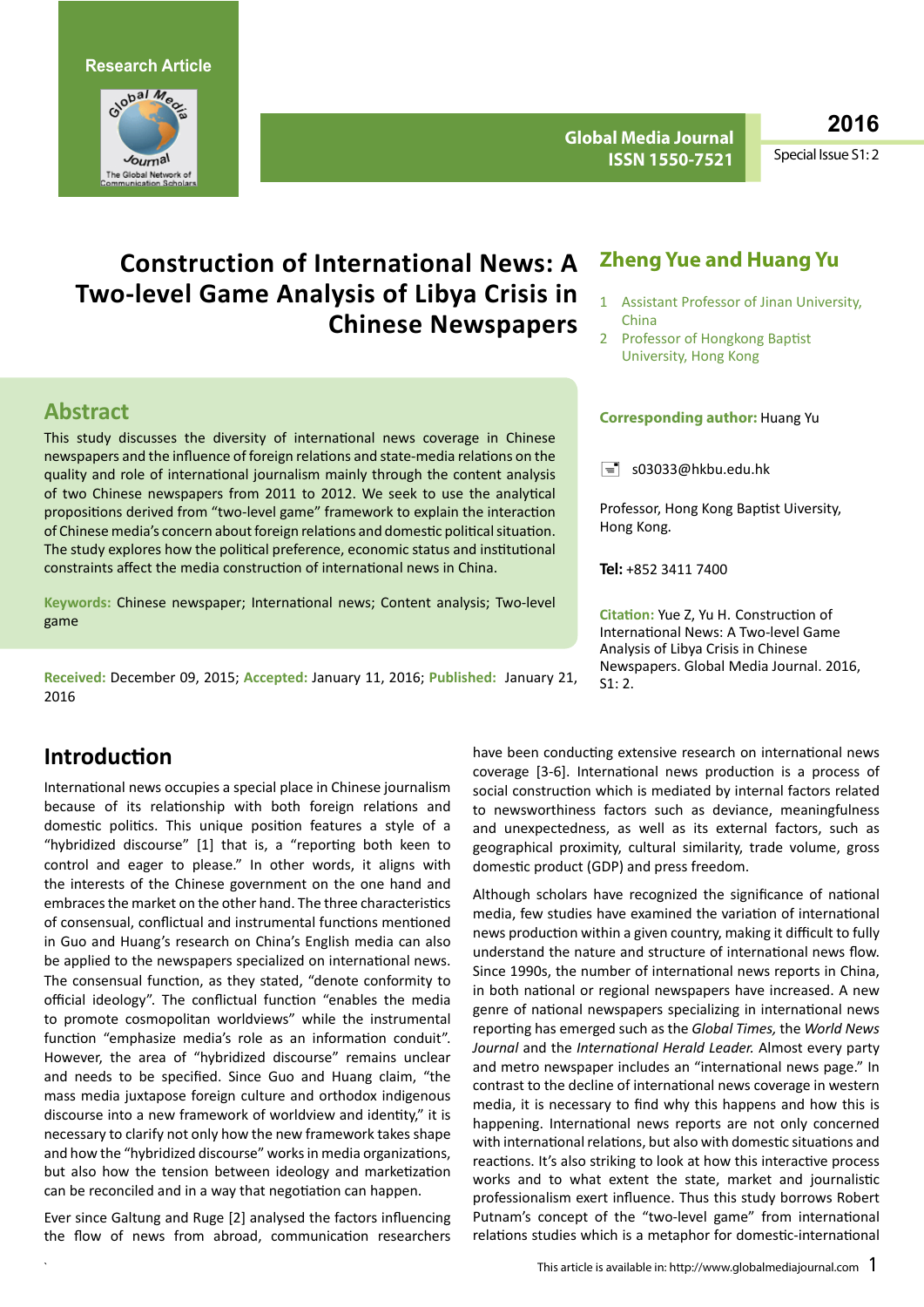interactions. In his description, "the statesmen are strategically positioned between two 'tables', one representing domestic politics and the other international negotiation. Diplomatic tactics and strategies are constrained simultaneously by what other states will accept and what domestic constituencies will ratify." This implies conflicting pressures on the political leaders when dealing with international negotiations [7]. Given the importance of "win-sets" or "space for negotiation" in determining the outcomes of negotiations, Putnam identified three sets of factors that affect win-set sizes including political preferences, domestic political institutions, and the strategies of the negotiators. As international news production has to take foreign relations into consideration and make domestic ratification, the metaphor of "two-level game" provides us a new framework although it requires more detailed definition. In the context of China, it is essential to specify 1) China's foreign relations and international context; 2) China's domestic politics and its linkage with other countries; 3) the preferences and constraints of the news producers, and; 4) possible strategies to nullify the negative effects on domestic groups caused by the international news reports. Therefore, this study aims to examine how Chinese media play the "two-level game" in international news production by modifying the conflict discourse to minimize the adverse consequences on the domestic politics through analysis of news reports on two newspapers-*Global Times* and *Southern Metropolis News*. It is also intended to discover the underlying reasons behind the media's construction of Al-gaddafi as "a hero against western power" and the Libya crisis as a series of events with "no connection with democracy." In order to achieve these aims, this study employs the method of critical discourse analysis [8] as it enables a critical examination of the hidden ideological framework underpinning the discourse.

## **International News Studies**

In the practical field of journalism, the concepts of "foreign news" and "international news" are interchangeable. In the academic field, however, these two definitions are not exactly the same. According to Hester [9], foreign news is "news reported from outside the country of broadcast." Larson [10], on the other hand, used a more operational description of "international news" as "any news story that mentioned a country other than the United States, regardless of its thematic content or dateline." Gonzenbach and his colleagues [11] tried to make subdivisions within Larson's broad "international news" category, and distinguished domestic (involving only the United States), international (involving the United States and a foreign country, regardless of geographic location) and foreign (with no reference to the United States) news. Chang [12] differentiated the category by dividing it into foreign news (home country not involved) and foreign policy news (home country involved). Among the research on international news studies, the micro-level and selection perspective was featured by traditional gatekeeping analysis [6,13,14]. A body of studies has been developed [12,15-17] on the media coverage of international news interwoven with the relationship of the media system and national interests within the framework of the dominant ideology. Comparative case studies of news content, news agency organizations, and foreign correspondents are also widely seen.

## **The Press System in China and Twolevel Games**

Chinese media have undergone structural transformations since 1990s. In the pre-reform era, all Chinese media were owned by the Chinese Communist Party (CCP) or by the state. The state subsidized newspapers through direct financial assistance and administrative subscription orders. Since the 1990s, the Party has gradually cut press subsidies. As a result, while still playing the tune of the Party-state, a large portion of the major Partyowned news organizations receive only minimal or no subsides from the Party-state and must seek profits by other means to remain in business [18]. Mass consumers seek refuge from arcane ideological propaganda in consumer-oriented, massappeal media either for escapist gratifications or depoliticized materialistic pursuit. Mass media, seeing revenue potentials in the rising demand for parochial news, human interest, international news, and sensational coverage, respond with a vast expansion of appealing content. Severe competition for market niche ensues, riding on economic legitimacy of consumer sovereignty and the political rhetoric of "serving the people." This reduction to popular taste on the part of media corresponds with a landmark transformation in the structure of China's social stratification: the ascendancy of the middle-class stratum. Seen another way, media's commitment to mass-appeal content is more than a move to curry favor from audience of consumers. Behind the façade of consumerist packaging, the media are redefining social relations, role models, mainstream cultural symbols, and power relations.

Taken together, the propaganda core, the consumerist periphery and the shell of contestation make the chief components of the media production approach. This logic entails: a) contestation with core principles of domination leads the trajectory of political discourse in society; b) sensationalism and mass appeal buffer the ideological strife by alienating segments of the public from challenges to political status quo and the received power injustice, while, paradoxically, weakening political control and resistance; and c) the interplay between alternative frames in the outer shell and the central core contracts or expands, determined largely by the changing meaning of legitimacy resulting from constant negotiations between the two. Newspapers specializing in international news began to emerge in 1993 when *Global Times* was founded as a weekly newspaper under the auspices of the official [Chinese Communist Party](http://en.wikipedia.org/wiki/Chinese_Communist_Party) newspaper, the *[People's](http://en.wikipedia.org/wiki/People%27s_Daily)  [Daily](http://en.wikipedia.org/wiki/People%27s_Daily)*. In 2006, the *Global Times* became a daily newspaper with a circulation of 1.5 million per day, making the paper one of China's largest.

Two other national newspapers, *World News Journal* and *International Herald Leader*, also focus on international news. The former is governed by the State Administration of Radio Film and Television and published by China Radio International in 1990s twice a week. The latter is a weekly newspaper founded in 2002 by Xinhua News Agency. These newspapers, together with the Xinhua, are the major producers of foreign and foreign policy news for Chinese readers. Other newspapers have relatively extensive foreign affairs coverage, but this coverage comes mainly from the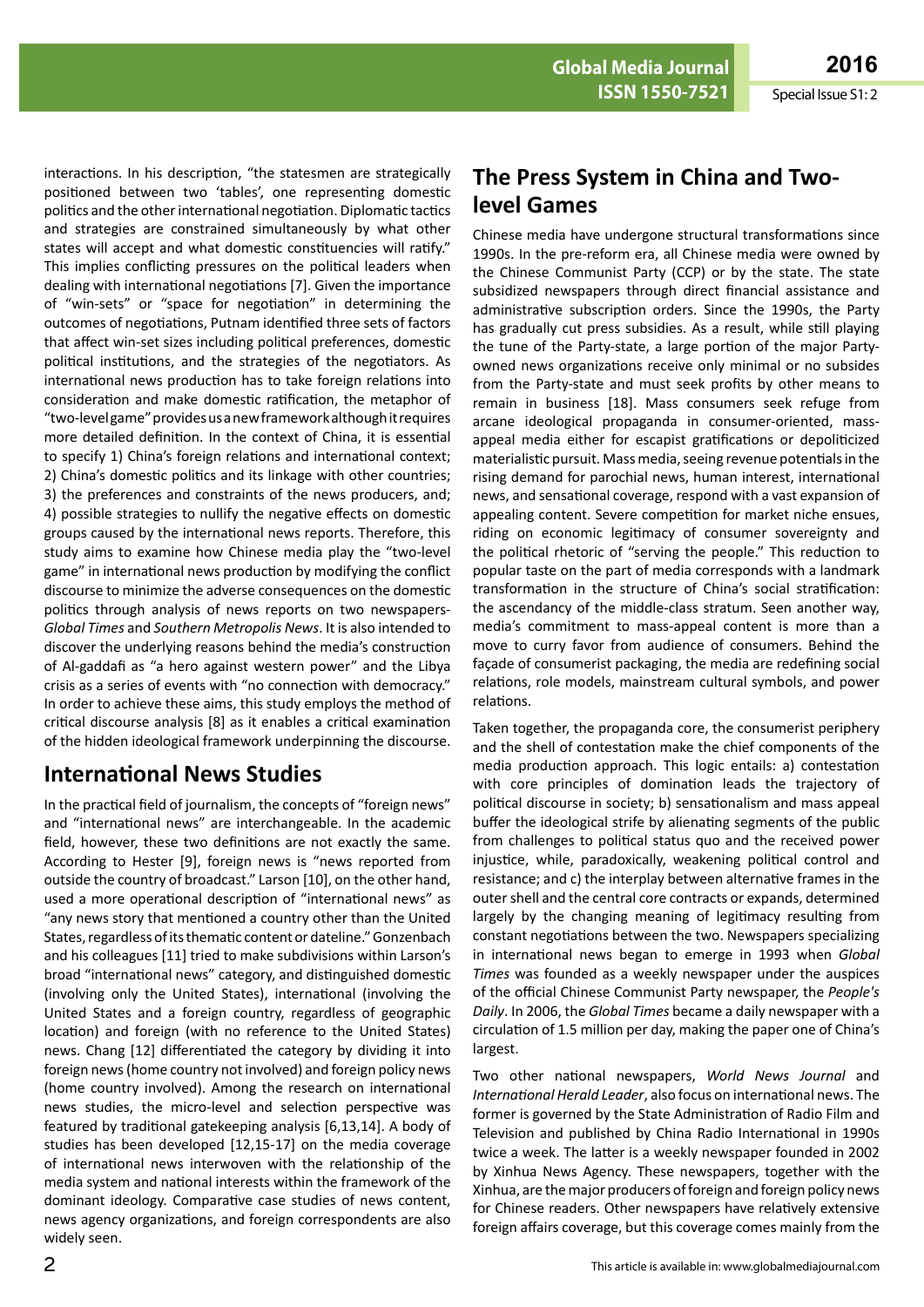**ARCHIVOS DE MEDICINA Global Media Journal 2016 ISSN 1550-7521** Special Issue S1: 2

wire services, syndicated columnists, or the Internet. Like other newspapers, these newspapers still face political and market pressure. In order to ensure distribution among readers, however, newspapers need to regenerate or repackage the old party-state ideology to cater to the market. *Global Times*, for example, was criticized by many for selling nationalism and sensationalism to consolidate power control while concealing deep social illness. In an aim to boost the domestic political reform, the international news reports are often packaged in hidden transcripts in Nanfang Newspaper Group. In 2009, the magazine "*Southern Metropolis Weekly*" launched in-depth reports concerning the twentieth anniversary of the fall of the Berlin Wall, reviewing the historic moments 1989 in Germany and indicating a call for freedom.

#### **Research design**

Central to our research are the divergent development of international discourse in China's media content and the conditional role of contestation with core party ideology. Despite the absence of any visible signs that the state will loosen its ideological grip on international news production in the foreseeable future, market reforms have induced considerable institutional space for media's daily routine operation. Specifically, constituents of radical political views begin to find channels of expressions in certain elitist media outlets that sustain publication through tactful political discourse. The transfer of dissent from intrapersonal and interpersonal communication setting to the power context of media communication provokes a tacit tug-of-war between the party's dogmatic core and deviant periphery. Though marginalized and often hidden, the presence of alternative frames of international news and discourse for the events pose a persistent social force to be reckoned with. This study used content analysis to investigate the international news reports in two Chinese newspapers from January 2011 to January 2012. One is *Global Times* which is a national newspaper under the auspices of the official Chinese Communist Party newspaper, the *People's Daily*. As its title suggests, the newspaper is mainly devoted to international news, overseas reporting, commentaries, and analyses. The other is the daily *Southern Metropolis News* in Guangdong Province, a non-Party offspring of the Southern Daily Press Conglomerate and famous for its investigative reports in China. We found four reasons for choosing the two newspapers. Firstly, the two newspapers are representative of media at different levels in geography, i.e. national vs. regional. Secondly, the two newspapers are representatives of two kinds of media in administrative management, i.e. party newspaper vs. metropolis newspaper. Thirdly, both of the newspapers are dealing with international news and subject to party control and self-censorship but with different approaches and professional treatment to deal with news and analyses. The research thus examines how two newspapers cover international events, and whether they are heading towards the same direction in international reports, or interpreting China's international relations in deferent ways. Fourthly, both the *Southern Metropolis News* and *Global Times*  are a new genre of newspaper that emerged during media reform. Examination of them contributes to an understanding of the development of the Chinese metropolitan dailies, which represents the Chinese press's development after the 1980s, and the relationship between media and power. If we see the Chinese

press on a continuum with Party organs, at one end and the liberal press at the other, the *Southern Metropolis News*stands for a type of newspaper close to the liberal press side, while *Global Times* is almost in the other side of the continuum, which is a representative of the products of marketized authoritarianism.

The crisis in Libya in 2011 was selected as the case study as it was a major crisis which came in the context of wider unrest throughout the Middle East and North Africa. The surge of what looks like spontaneous pro-democracy protests had been spreading throughout a region long controlled by authoritarian regimes. Chinese authorities remain extremely cautious concerning such an events since news stories can deliver the message that rebellion activities can be justified and successful. As news is a type of discourse that is socially constructed and the discourses of the press relate to its own institutional and economic position [19], the study chose news reports from the two newspapers for content analysis between Feburary15, 2011 when violence broke out between Libyan government forces and the rebellions and March 19, 2011 when the first air strikes by US halted the advance of Al-gaddafi's forces on Benghazi and targeted Libya's air defenses. The news reports and editorials of these two newspapers within one year after the breakout of the violence were also examined for discourse analysis. Participantobservation within newsrooms and in real journalistic practices is also used in investigating the decision-making process of the newsmakers.

#### **Research questions**

**RQ1:** What are the patterns of international news coverage in Chinese national and regional newspapers?

As for the pattern, it refers to the dominant news frames about how those newspapers portray "we" and "others" in the international news. What are the most reported news topics? What are the shared criteria or nature of choosing the news items? Do China foreign policy relations with a country tend to match with the coverage and portrayals of the country in those newspapers?

**RQ2:** How Chinese newspapers play the "two-level game" in international news production?

The core of international news is international relations and closely related to national interests. With the involvement of the home country in some cases, moreover, international news is linked with domestic affairs as it may have implications for nation building. The "Jasmine Revolution" in the Middle East was an example which became a mine field for Chinese media.

### **Results**

#### **How often did they report on Libya?**

The following graph shows how many times both the Global Times (GT) and Southern Metropolis News (SMS) published reports concerning Libya in the month following the beginning of the conflict on February 15 in 2011. The graph includes news reports and editorials **(Figure 1).** From the graph above, we can see that GT took an initial position to report on Libya and kept an intense pace on the issue. While SMN made endeavors to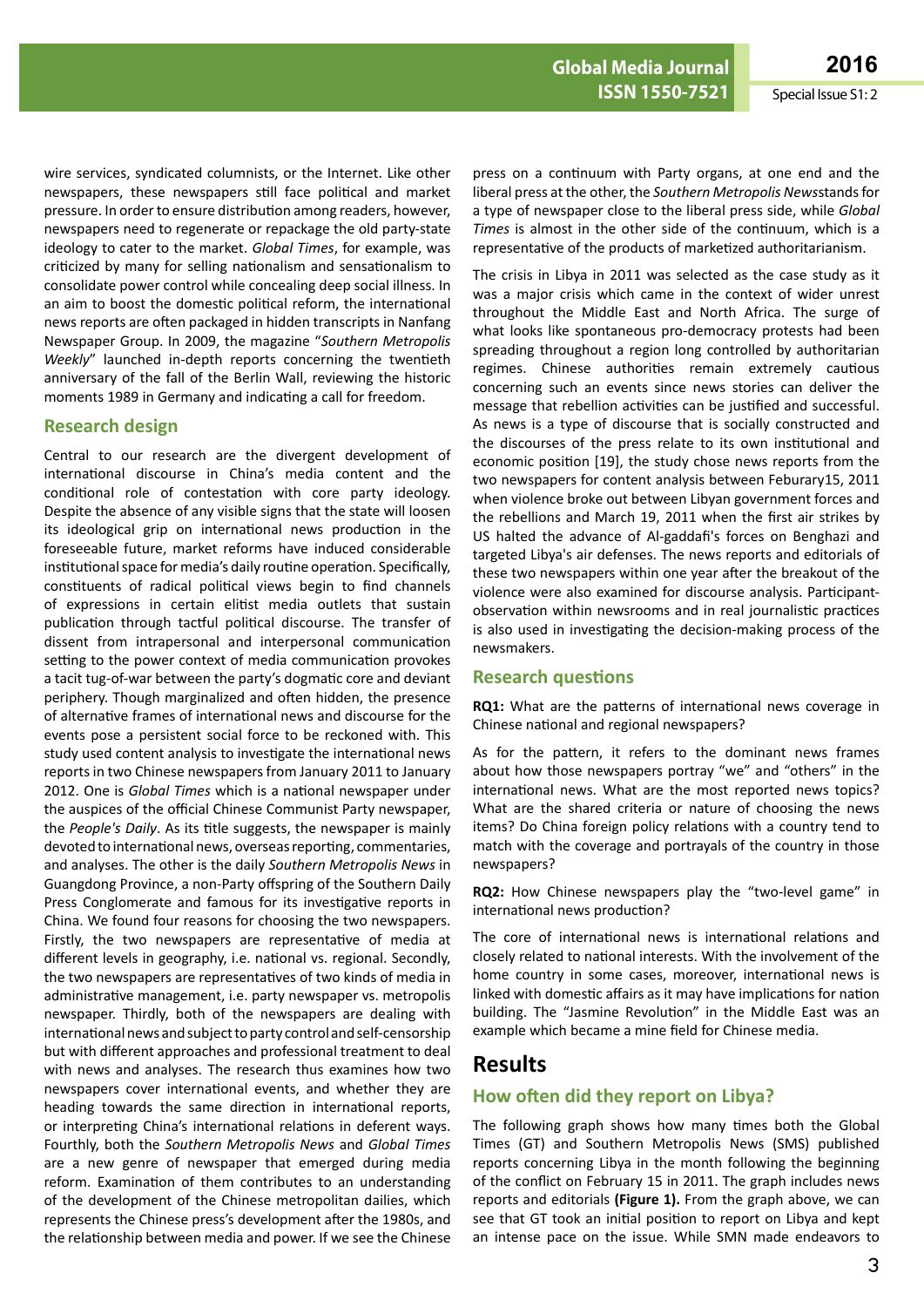report on Libya during the stage, but was muted after March 3, 2011 when Libya's membership in UN Human Rights Council was suspended. The next SMN report on Libya was published after 15 days on March 17 when UN Security Council approved the no fly zone over Libya. Ten council members voted in favor while five countries abstained including China, Russia, Germany, Brazil and India.

#### **What topics were covered?**

As the theme of news is an important indicator in content analysis, a comparison made between GT and SMN from Feb. 21 to Oct.21 as follows. The theme of news about Libya was divided into ten sections **(Table 1).** From the figures above, we can see that both GT and SMN devoted a large portion of their pages to "military action." For the others, reports on the Libyan government and NATO allies account for the next largest (17.9% and 17.6%) in GT. Only 1.1% of the coverage was given to the civilians who suffered the most in the conflict. The ratios in SMN differ in relation to the reporting of the death toll and injuries (17.8%) as the next largest. The Libyan civilians and the opposition were given more attention in SMN (5.6% and 7.8%) than GT (1.1% and 2.2%).

## **How did they Play the "Two-level" Game?**

Close examination of GT's news reports and editorials indicates three underlying meanings.

#### **Libya in a turmoil: Don't tread in the mess**

The sensational words "bloody" and "cruel" were used to

describe the conflict in Libya many times in the headlines of GT. In February 21 when the conflict just began, the news reports in GT were in favor of Gaddafi, as can be seen from headlines like "Libya Army Comes Out Strongly", "The Army of Libya Loyal to Gaddafi" and "Libya Military Power cannot be belittled". In Feb. 24, the front page of GT carried the headline, "The Bloody Mess Sees No End." The story cited Radio Australia's analysis and indicated that no matter how miserable the Libyan crisis was, it was important for Chinese people to keep calm and to try not to guess the meanings behind the words.

### **Evacuation of Chinese from Libya: Humancentered and Highly-efficient**

When China began efforts to evacuate the Chinese from Libya, the Libyan crisis became a subordinate issue. The Chinese government was depicted as "highly efficient" and "human centered" compared with other countries like the Philippines, Korea, Canada and UK. "Thirty-two thousand Chinese people have been sent back within eight days." Meanwhile, the performance of the consulate staff was praised as they were "on duty for 24 hours, protecting civilians with all their efforts". Phrases such as this indicated that in such a devastating moment, the Chinese government was not only concerned about Chinese people, but also in helping "our friends" from Bangladesh, Thailand and Nepal to leave Libya. In contrast, the Korean government was criticized for a dereliction of duty as their consulate ran away from Libya, leaving their citizens stranded in Egypt. Canada's evacuation was also lampooned as an empty aeroplane was dispatched from Tripoli with only its crew.

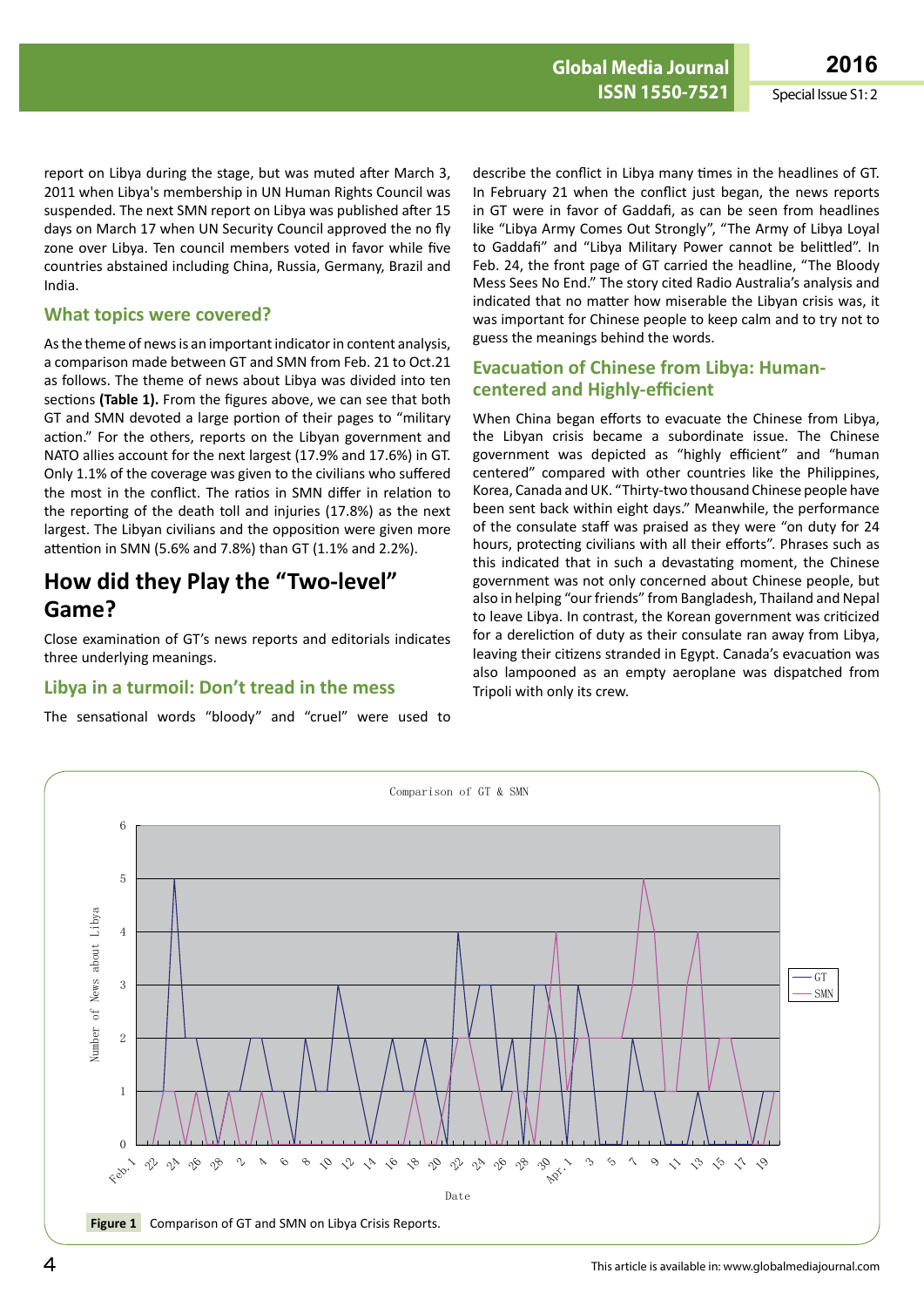#### **Gaddafi: A hero against Western power**

Modality plays a significant role in critical discourse analysis as it can "informally be regarded as 'comment' or 'attitude' and show the "linguistic stance taken by the speaker/writer." The desirability, as one type of comment in modality, is "explicit in a range of evaluative adjectives and adverbs". Therefore, it is useful to note what kind of words were used to describe Gaddafi. From the beginning of the Libyan crisis, the words "tough" and "strong" were used many times in GT's headline such as "Algaddafi talks tough to the world claiming to shed the last drop of blood" "Gaddafi's frequent appearance shows his strong will", "Gaddafi responds to rumors using strong words". Even after one month of air strikes by western allies, Gaddafi was described as a hero with "the spirit of rebellion" in GT's editorials. "Libya is a typical representative of a small country against western power." The same connotation can be found in reports on Gaddafi's death. "Al-gaddafi has ruled Libya for 42 years in the Middle East as a political strongman who has repeatedly declared that he will 'succeed or to be killed'. He has fulfilled his promise, and become the first political star that died in the war of Middle East revolution" **(Table 2).** By comparing the original news report with the published news report on Mar. 9, 2011, we can see clearly that GT has lauded Al-gaddafi as a "mysterious hero in Arabian World" and believed that he may not lose the battle as he is "fond of shocking the world unexpectedly." In contrast, western allies were described as meddlers in Libya's domestic affairs. Priority coverage was given to the damage caused by the air strikes and the possible messy result after the bombing. The headlines "Air raid is a declaration of the west to dominate the world", "Too much interference by the west aroused doubt" are examples of this. Fowler has suggested that it is through careful selection of

**Table 1** Numbers of news reports on GT and SMN.

|                                     | GТ  | <b>SMN</b> |
|-------------------------------------|-----|------------|
| <b>Military Action</b>              | 122 | 74         |
| <b>International Response</b>       | 69  | 32         |
| Death Toll and Injuries             | 61  | 57         |
| <b>Libyan Government</b>            | 98  | 38         |
| <b>The Opposition</b>               | 12  | 25         |
| <b>NATO Allies</b>                  | 96  | 33         |
| <b>Response of Libyan Civilians</b> | 6   | 18         |
| <b>Interview of Major Figures</b>   | 38  | 23         |
| <b>Others</b>                       | 54  | 21         |
| Total                               | 546 | 321        |

**Table 2** The original news report vs. the published news report on Mar.9, 2011.

In the chaos of Libya, some of the gambling cards have been presented. But the Al-gaddafi's card is hard to read.A South Korean who "has met him for 30 times" of South Korea said, Al-gaddafi was a person who is persistent on the thing he has decided.

Turmoil in Libya gamble, the table has a lot of cards, Gaddafi playing the door which is getting people to understand. "Created to meet him 30 times Mythology" Korea asserts that Gaddafi decided to adhere to in the end is that once people.

particular verbs and phrases, recurrent patterns may "provide a set of stylistic 'templates' and homogenize the discourse". One predominant characteristic of reporting western allies in GT was the frequent use of negative verbs such as "*hesitate*", "*miss the right time*", "*abuse the revolution*", "*interfere too much*", "*show off*", creating an image of a meddlesome and greedy West. On the other hand, *vowed, sustained* and other more positive verbs were used frequently to describe the determination of Gaddafi.

#### **Implication of Libya Crisis: No connection with "democracy"**

According to a commentary "The chaos in Middle East is not the fourth wave of democracy" by Zhao Kejing [20] "the recent protest movement in Middle East looks like a movement of democracy against autocratic regime. Without a stable political environment, however, pursuit of democracy is likely to evolve into anarchism turbulence which will bring damagesto the people's welfare."

#### **A different model**

SMN mainly relies on Xinhua as its source for the international news page. However, the editors may revise the content and decide on the sequence of news to be published. They can also send journalists out to report on site when necessary. SMN gave a more detailed and specific accounts of the events of the Libya crisis which can be seen from their headlines. And it seems that the priority was given to how Al-gaddafi's regime was overthrown by the opposition and the west. The report of the Libyan crisis in SMN on May 25, 2011 shows us a model different from GT. The original report by Xinhua has the headline of "Tripoli Has the Most Violent Air Attack." SMN revised it to "NATO Launches the Most Violent Air Attack in the Capital of Libya" which reinforced the subject of the air attack. The original Xinhua report also mentioned that US senators supported the attack with the headline of "Big Men in US Senate Supports Attack". As for the purpose of Libya's oil minister fleeing away from their country, the original report provided an explanation that it's urged by the west. SMN didn't choose the statement. Instead, they used another explanation from Reuters which claimed that the minister was on a secret mission for Al-gaddafi. The balanced reports made the news more complete demonstrating their desire of journalistic professionalism. SMN's editorials present more evidence of their different stance from GT. In an article of "Bombing on Libya: Moral or for Oil?", SMN quoted Wang Shuo, who claims that the reason US launched the attack on Libya was not for oil directly, but for a long term strategy. In another article of "Libya

In the chaos of Libya, some of the gambling cards have been presented. But the Al-gaddafi's card is hard to read. Although Al-gaddafi's proposal to step down without being punished and sent to international tribunal was regarded "naive", Al-gaddafi has long been the most mysterious hero in Arabian world who is fond of shocking the world unexpectedly.

Turmoil in Libya gamble, the table has a lot of cards, after the ouster of Gaddafi asked not to be held accountable, not on the requirements of the International Tribunal was a lot of people think that " naive ", but Gaddafi It has been the most elusive of dignity in the Arab world, often for the sake of shock the world by surprise.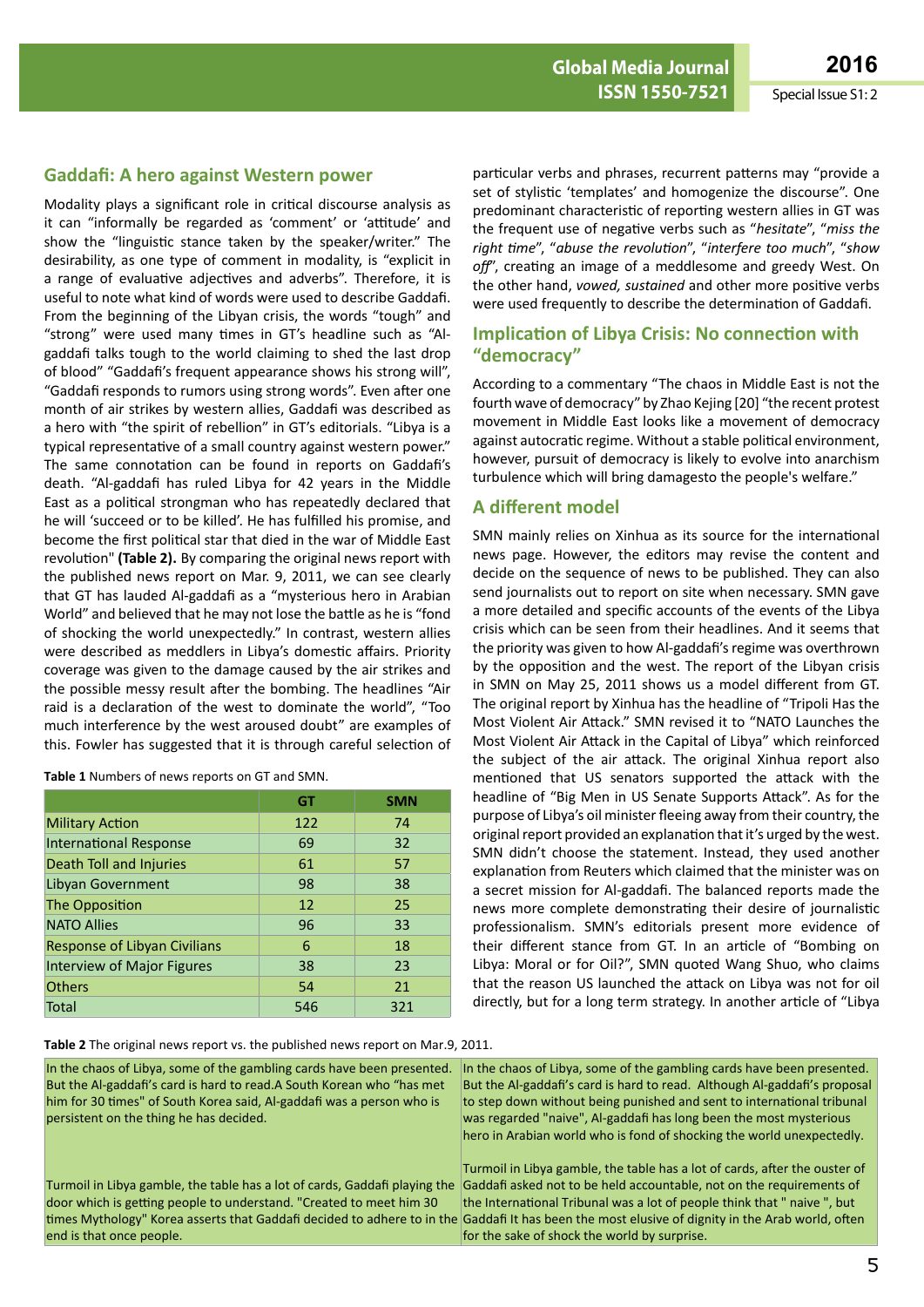**ARCHIVOS DE MEDICINA Global Media Journal 2016 ISSN 1550-7521** Special Issue S1: 2

in a new era: another Afghanistan?", the newspaper predicted the possible results of Al-gaddafi and concluded that the fallout of Tripoli was the inevitable consequence of Al-gaddafi's political failure as well as economic and military measures. The editorial on that day concluded that, a country should not be entrusted to a single man no matter how powerful he is and that only people should be the leading force in history. In order to get more firsthand information, SMN sent four journalists, Zhou Yongjin, Ye Biao, Tan Weishan and Wu Junsong, to Libya in April and another on October 2011. The articles they sent back appeared in the section "In Depth Report" on April 13, 2011. The article included the general view of Libya, the rebel sketch and on interview of a Professor at Kairo University. In the interview, they focused on Libya before the military conflict, how the conflict happened and the future of Libya without Al-gaddafi. Another series of reports came out six months later with such headlines as "Witness Libya", "Multi Faces of Benghazi", "Secret Battles in Tripoli"and "The Scars in Misurata" Detailed description was given to a Libya rebel fighter whose picture was printed on posters with the slogan "All we want is freedom," and a Libyan poet who established a newspaper after Gaddafi's regime was overthrown. After Al-gaddafi was shot dead, SMN had a series of reports using headlines like "An Ending of an Era of Autocratic Rule" and "Mad Colonel in Middle East: From Arab Hero to Prisoner of War."

#### **Findings: implication of the "said" and "unsaid"**

By examining the news reports on Libya crisis in GT and SMN, we can find big differences in journalistic practices. In order to meet the appeal of different interest groups, the two newspapers used two sets of discourse to report on the same event. The evolution of their frame can be illustrated as follows: The Evolution of the dichotomy of GT's reports **(Figure 2)** GT ran scant coverage on how Al-gaddafi suppressed their civilians but focused on the damages caused by the conflict in which the west is to blame. Being aware of the restriction, SMN had to follow the main stream and maintain political correctness to the party by self-censorship. However, the "improvisation" of the journalists [21] exists not only in domestic news but also in international news. The first tactic is packaging the news in the name of journalistic objectivity. Since objectivity is a "strategic ritual" in western journalism [22], it is used in Chinese journalism as a tool not to avoid public complaints, but to counter the authorities. The evidence can be found in SMN's international news coverage. The topics covered were not centered on the military action of Libya and Al-gaddafi. Instead, SMN provided more detailed description of the opposition and the background of the two sides from the source of foreign media. This coverage seems more objective in the terms of journalistic practices. Although they were forbidden to make large revisions of the original report from Xinhua, gatekeeping was one of the tactics to hide the underlying meanings. The second tactics was waiting for the right time to pounce. The "In Depth Report" was an important platform to suggest specific viewpoints through interviews. The series of stories came out only twice a year. This allowed a specific viewpoint to be woven into the discourse [23].

## **Conclusion**

Chinese media institution have been transforming from a Party's



mouthpiece to a Party's agent, a centrifugal movement that largely accounts for further changes and consolidation. The main difference between the two is that the mouthpiece is a subject with interests of its own, but an agent with its own interests to pursue and empowered by the Party since 1980s. Notwithstanding, the surrogate/servant of the Party, the agent plays the crucial intermediate (also trade-off and paradoxical) role between the Party and the market, thus, setting a dynamic condition for the emergence of the Party-market corporatism. In this centrifugal process, the agent/Party Public Inc. often displays self-interest opportunist behavior, and increased importance to stakeholder/ interests group in the formation of media discourse. With such an arrangement, the agent can, at least for the foreseeable future, ensure the controlled exchange of the political and economic interests in order. Thus the new pattern of Chinese media communication under the Party-market corporatism is at work. In this regard, the study shows the complexity of international news coverage in China. Despite of the rapid economic development, Chinese newspapers are still subject to the political control of the Communist Party. Because of the state's political consideration over the national security and foreign policy, the international news in China does not enjoy as much leeway as that of other sections of media content. However, the degree of "party-press parallelism"[24] varies at different levels. Media organizations are affecting the creation of news contents by representing their own economic interests and performing the public functions imposed by the state.

As a result, the newspapers has gradually adapted to the complexity of dynamics by developing their own ways of journalistic practice. The *GlobalTimes*, has adopted a new approach by packaging the official discourse as popular nationalism that readers are more prone to be attracted to while still serving for ideology purposes. Its international news report, therefore, seems to serve as the tool to legitimize the existing political institution and promote the implementation of China's foreign policy. Southern Metropolis News has been striving for autonomy by pushing the boundary of official discourse. The negotiating activities between journalistic professionalism and the party such as "improvisation" [25] exist in the international news reports which illustrate a unique pattern of social change. Therefore, the patterns of international news coverage in China are largely decided by national interests. Media type, degree of market orientation, and organizational constraints also exert influences on the international news production [26].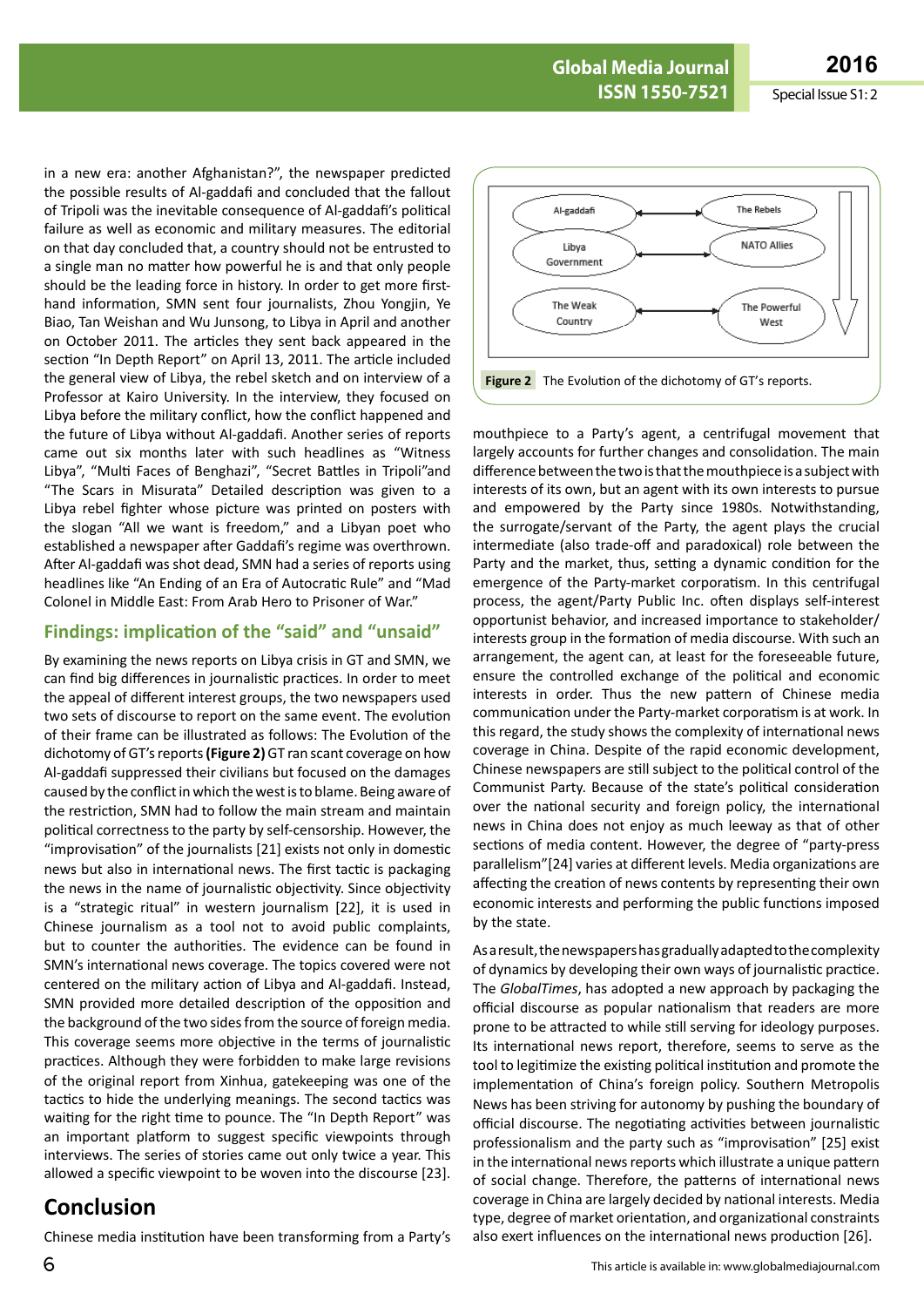**ARCHIVOS DE MEDICINA Global Media Journal 2016 ISSN 1550-7521** Special Issue S1: 2

As international news coverage takes a subordinated position compared with domestic news, much room is left for market oriented media to play the "two-level game" and make innovations to practice journalistic professionalism. While for some others like *GlobalTimes*, the upsurging nationalistic sentiment provides a great opportunity to take a ride on. The media practice of the "two-level" game in international news production provides evidence that Chinese newspapers are transforming to the "party-market corporatism". Compared with the mainstream practice, the counterforce is still weak and somewhat suppressed, thus the dynamics in the international news production does not necessarily lead to Chinese media freedom and warrant a more democratic society.